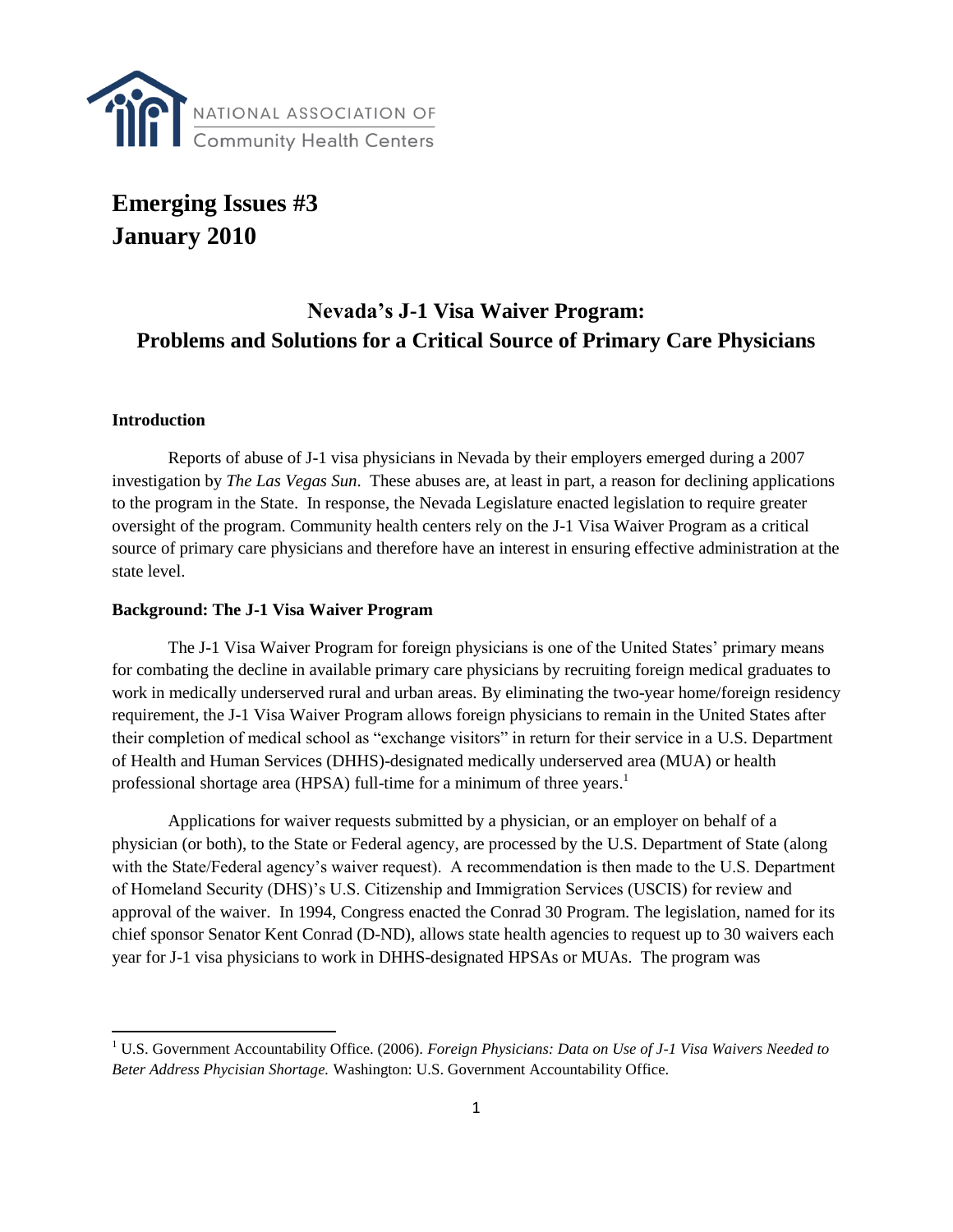reauthorized in 2009 extending it through September 2012.<sup>2</sup> No one federal agency is responsible for managing or tracking J-1 visa waivers and States have some discretion in how they design their programs. It is also important to note that federal law does not explicitly require program monitoring by any state or federal agency requesting waivers.<sup>3</sup>

Like other primary care providers in rural and urban medically underserved areas, community health centers across the country are experiencing significant clinical workforce shortages and challenges in recruiting clinical staff. In 2008, health centers were in need of 1,843 primary care providers. Twentyeight percent of urban and 38% of rural health centers rely on J-1 visa physicians to fill open positions for primary care providers. <sup>4</sup>

Since they were first authorized to request J-1 visa waivers, the number of states that reported ever having done so has grown steadily. Between FY2003 and FY2005, however, there was substantial variation in the number of waivers states requested. For example, in FY2005, about one-quarter of states and territories requested the maximum 30 waivers, about one-quarter requested 10 or fewer, and two (Puerto Rico and the U.S. Virgin Islands) requested no waivers. <sup>5</sup> During approximately the same time span, according to the Government Accountability Office (GAO), the number of doctors in the J-1 Visa Program, and therefore in the Waiver Program pool, declined significantly from 11,600 to 6,200 ( $\sim$  45%) decline).<sup>6</sup> Reasons for this decline are unknown; however, some speculate that the growing popularity of the less restrictive H1-B visa<sup>7,8</sup> is a contributing factor. In at least one state (Nevada), purported abuse of J-1 visa waiver physicians by their employers have led to a continuing decline in applications to the program.<sup>9</sup>

#### **The Number of J-1 Visa Physicians Declines in Nevada Amidst Allegations of Abuse**

In the years leading up to 2007, Nevada health centers were receiving over 100 applications a month to participate in the Conrad 30 Program. However in 2007, they report receiving almost none.<sup>10</sup> This report corresponds with the overall decline in J-1 visa participants of 67% in Nevada since 2003.

Reports of J-1 physician abuse by their employers were documented extensively by the *Las Vegas Sun* in its three year investigation of the program in Nevada. The investigation began in 2007 and since

 $\overline{\phantom{a}}$ 

<sup>&</sup>lt;sup>2</sup> Making appropriations for the Department of Homeland Security for the fiscal year ending September 30, 2010, and for other purposes, Pub. L. No.111-83, §568, Stat. 2142 (2009).

<sup>&</sup>lt;sup>3</sup> See footnote 1

<sup>&</sup>lt;sup>4</sup> NACHC, The George Washington Univeristy School of Public Health and Health Services, The Robert Graham Center. (2008). *ACCESS Transformed: Building a Primary Care Workforce for the 21st Century*. Washington: NACHC.

<sup>5</sup> See footnote 1

<sup>&</sup>lt;sup>6</sup> See footnote 1

<sup>7</sup> Nevada State Health Division. (2009). *Improving Access to Health Care of Nevada's Underserved Populations: Conrad State 30 Program/J-1 Visa Waiver Program and National Interest Waiver.* Carson City: Nevada Department of Health and Human Services.

 $^8$  Jordan, M. (2007, February 16). Side Effects: With a Quirk in Visa Law, Small Towns Lose Docors-- A program to Bring in Foreign Physicians Is Unexpectedly Hurt. *The Wall Street Journal .*

<sup>9</sup> Allen, M. (2007, December 23). J-1 Doctors exploited; patients suffer, too. *Las Vegas Sun*. December 23, 2007.  $10$ See footnote 9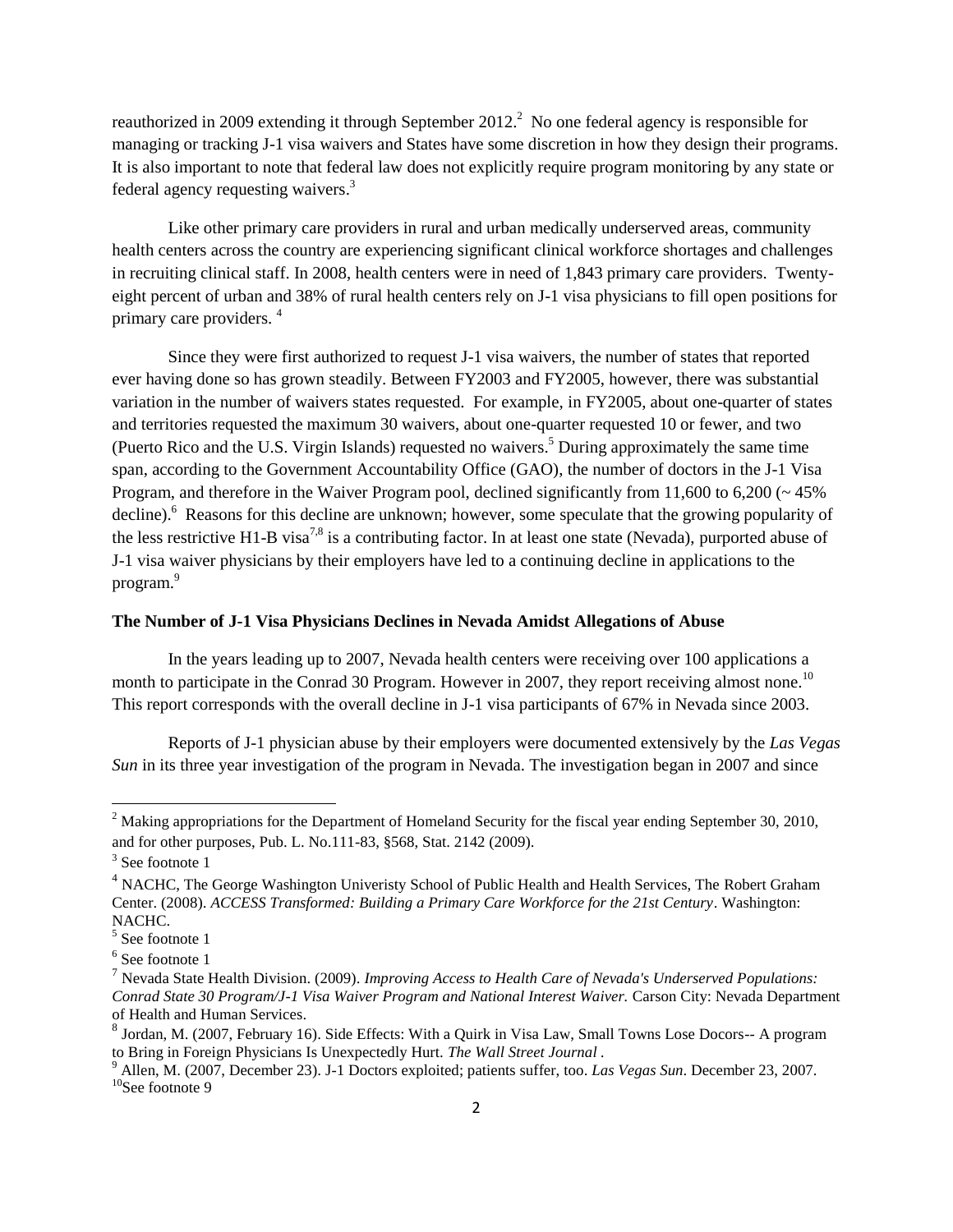then, the *Sun* reported that some physicians participating in this program were forced to work 80-100 hours a week, sometimes not even in medically underserved areas, often cheated out of their federally mandated salaries and other benefits,<sup>11</sup> and a few were coerced to take out personal loans of \$100,000 or more on behalf of their employers.<sup>12</sup> Some physicians were made to sign contracts that called for them to pay up to \$250,000 if they broke their agreements, while others signed contracts that included noncompete clauses preventing them from working in underserved areas after leaving their current employers.<sup>13</sup> Employers are often able to exploit these foreign physicians because not only do they pay their salaries, they also sponsor their visas and the physicians are reluctant to file complaints out of fear of deportation or other consequences<sup>14</sup>. According to the *Sun*, up to six official complaints similar to those aforementioned were made between 2001 and 2008 in Nevada; however they were rarely addressed by officials.

#### **A Swift Response**

In 2008, the Nevada State Health Division established the Primary Care Advisory Council to provide guidance to the Administrator and the Health Planning Program Manager who are responsible for the J-1 Visa Waiver Program in Nevada. As major issues with the program emerged, the council was revamped and expanded to address several problems including lack of transparency and oversight of the program, lack of detailed evaluation of applicants and employment contracts, and the lack of annual site visits actually being conducted. It became clear to council members, however, that the force of regulation would be necessary to effectively carry out their charge.

In May 2009, the Nevada legislature unanimously passed Senate Bill  $229^{15}$  sponsored by Senator Maggie Carlton, in an attempt to establish stricter oversight of and uniform regulations for this program. The regulations set forth in SB229 intend to address several of the problems reported by the *Las Vegas Sun* during its three year investigation of this program, including the abuse and misuse of these physicians' services<sup>16</sup>. The law became effective July 1, 2009.

The new law requires that requests for and the issuing of letters of support be evaluated more closely to avoid potential problems with employers hiring J-1 physicians for fraudulent purposes. Specifically, when the State issues a letter of support, as required, to the U.S. Department of State in order to obtain a waiver, the program must first determine that the waiver is in the public interest and that the contract entered into by the employer and the physician complies with the more stringent regulations set forth in the legislation<sup>17</sup>. Additionally, the program must adopt rules to ensure J-1 visa physicians or their employers do not abuse or misuse the benefits of the visa by failing to provide the required minimum hours of health services to a MUA or where a federally designated health care professional shortage exists. J-1 visa physicians who violate these provisions are subject to penalties prescribed by the Nevada

l

<sup>11</sup> Allen, M. (2007, September 30). Indentured Doctors. *Las Vegas Sun*.

<sup>12</sup> Allen, M. (2008, August 4). State knew of abuses, did almost nothing. *Las Vegas Sun*.

<sup>13</sup> Allen, M. (2009, January 25) J-1 doctors, employers are under scrutiny. *Las Vegas Sun*.

<sup>&</sup>lt;sup>14</sup> See footnote 13

<sup>&</sup>lt;sup>15</sup> SB 229 can be viewed in its entirety at [http://www.leg.state.nv.us/75th2009/Bills/SB/SB229\\_EN.pdf](http://www.leg.state.nv.us/75th2009/Bills/SB/SB229_EN.pdf)

<sup>16</sup> Allen, M. (2009, May 15). Bill would better protect foreign J-1 doctors. *Las Vegas Sun*.

<sup>&</sup>lt;sup>17</sup> See footnote 16